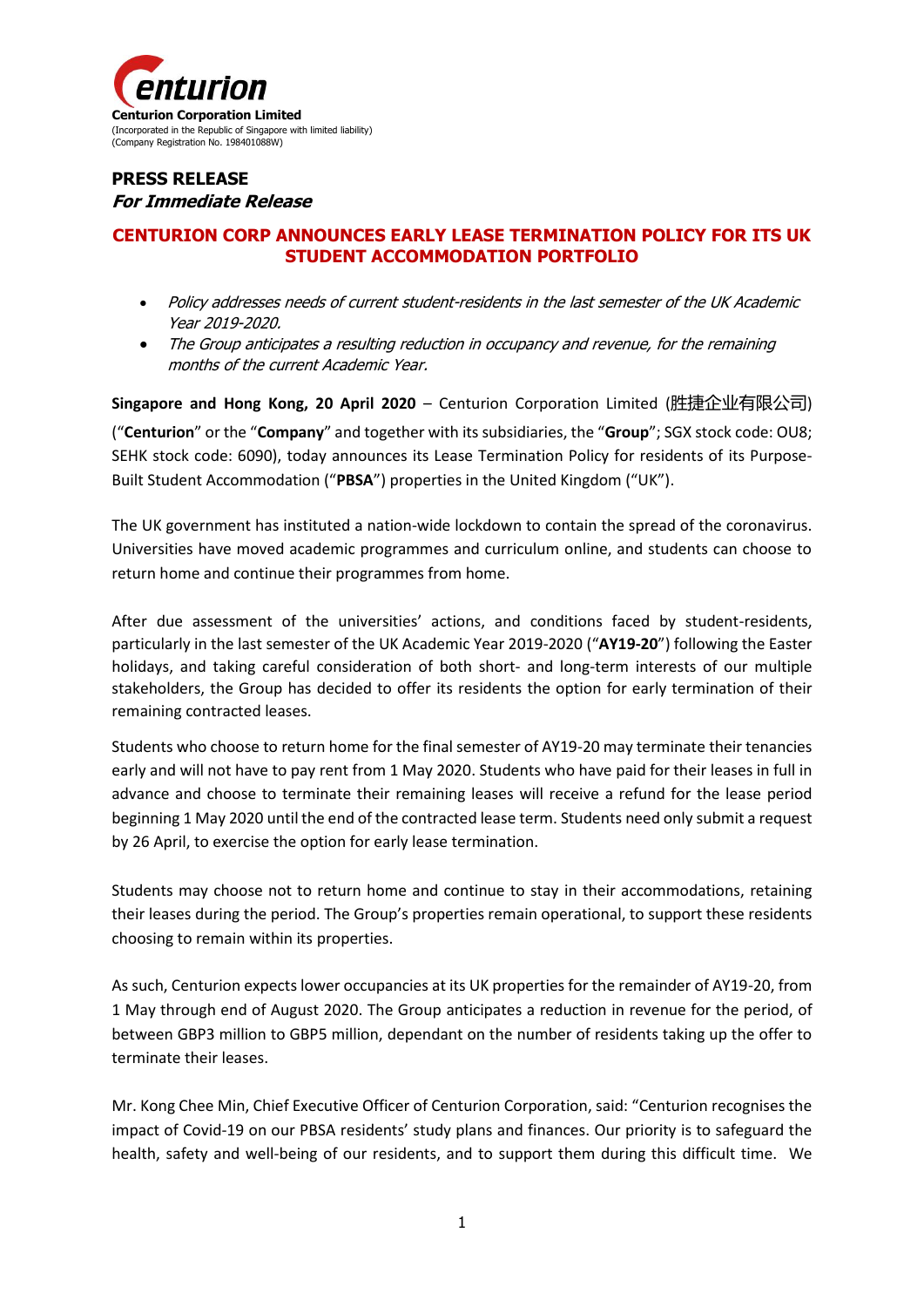

believe that maintaining the trust and goodwill of our residents, university and student agent partners, for the long-term also serves the interests of shareholders and funding partners."

The Group continues to closely monitor the situation in its other PBSA markets, and will provide updates as and when there are material developments to the markets.

For the Purpose Built Worker Accommodation ("PBWA") segment in Singapore, while there have been confirmed cases of COVID-19 infection in some of the Group's PBWA, and the Group's tightened containment measures implemented across all its PBWA nationally have increased operational requirements, there has so far not been impact on the financial occupancy of the Group's Singapore PBWA portfolio.

In Malaysia, with the Malaysian government's Movement Control Orders in place, the Group's PBWA operations remain stable, and no impact is expected on the financial occupancy of its Malaysia PBWA portfolio.

Adds Mr Kong, "We remain confident in the fundamentals of our business, the strength of our reputation and the resilience of our strategic asset classes, and will continue to strengthen our operations and management capabilities during this time. We will continue to provide updates and announcements to our investors and stakeholders, at appropriate times as the situation evolves."

**- END -**

## **About Centurion Corporation Limited**

Centurion Corporation Limited ("Centurion" or the "Company" and together with its subsidiaries, the "Group") owns, develops and manages quality, purpose-built workers accommodation assets in Singapore and Malaysia, and student accommodation assets in Singapore, Australia, South Korea, the United Kingdom ("UK") and the United States ("US").

The Group owns and manages a strong portfolio of 33 operational accommodation assets totalling approximately 65,133 beds as of 31 December 2019. With projects currently under development and undergoing asset enhancement works, the Group's portfolio of accommodation assets is expected to grow to approximately 74,833 beds by FY2021.

With global reach and a clear growth strategy to actively enhance and manage its assets, identify strategic acquisitions and joint ventures, as well as develop customised accommodation management services, Centurion is well-positioned to become a leading provider of quality, purpose-built accommodation.

For more information, please visi[t http://www.centurioncorp.com.sg](http://www.centurioncorp.com.sg/)